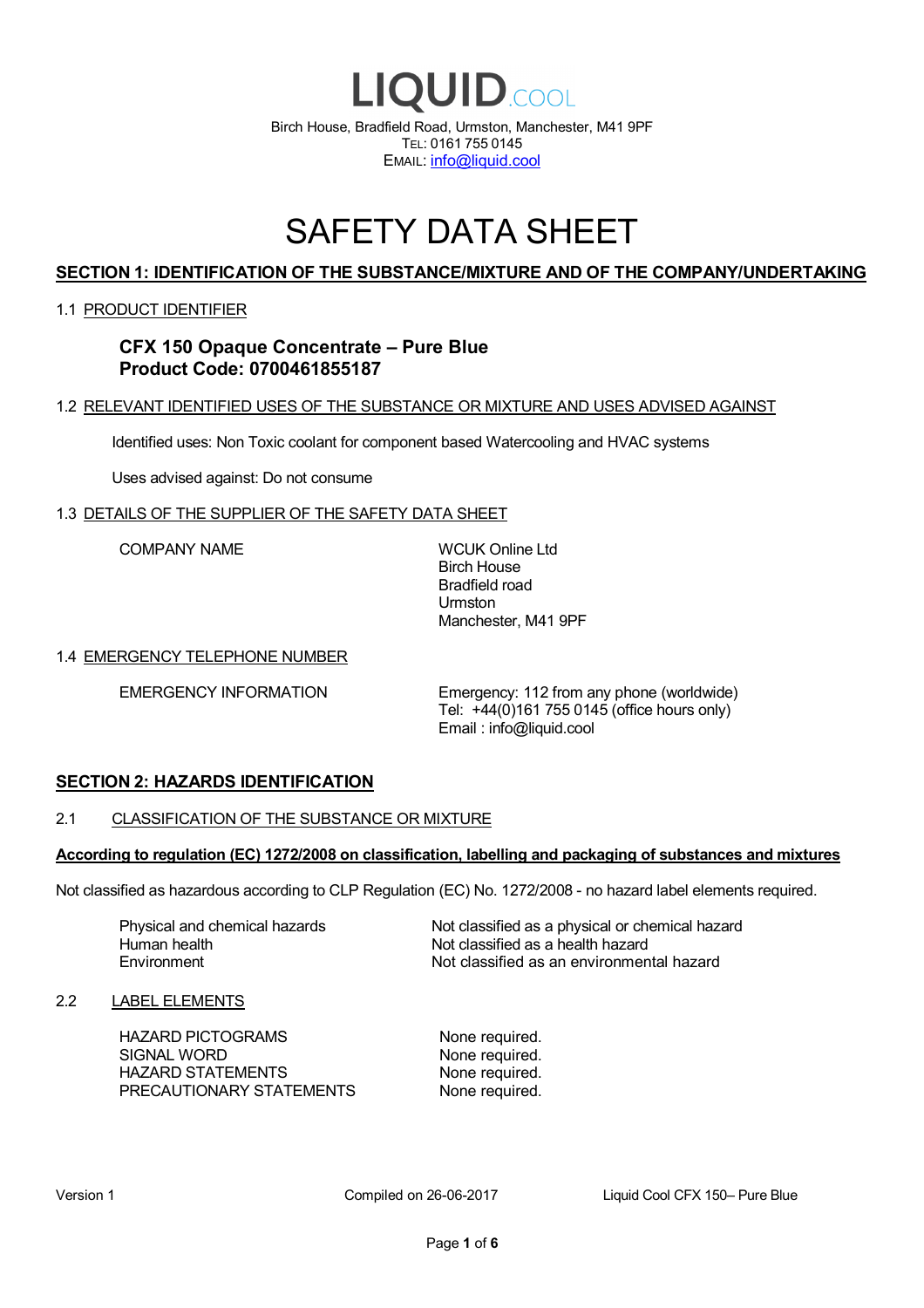

Birch House, Bradfield Road, Urmston, Manchester, M41 9PF TEL: 0161 755 0145 EMAIL: info@liquid.cool

### 2.3 OTHER HAZARDS.

Not applicable.

# **SECTION 3: COMPOSITION / INFORMATION ON INGREDIENTS**

Listed in order of concentration, all ingredients classified as non-toxic.

| <b>Component - Ultra PURE Distilled Water</b><br>Concentration | 32-64%   |
|----------------------------------------------------------------|----------|
| CAS No.                                                        | 732-18-5 |
|                                                                |          |

| Component - Monoethylene glycol (ethane-1, 2-diol) inc DeTox™<br>Concentration | 36-68%    |
|--------------------------------------------------------------------------------|-----------|
| ! EC No.                                                                       | 203-473-3 |
| I CAS No.                                                                      | 107-21-1  |

| Component - 1,2-Benzisothiazolin-3-one<br>Concentration | $0.2 - 1.0\%$ |
|---------------------------------------------------------|---------------|
| CAS No.                                                 | 2634-33-5     |

The classification listed for monoethylene glycol above is that which is listed, according to Regulation (EC) No. 1272/2008 (CLP) for neat monoethylene glycol. However, the monoethylene glycol present in this mixture is rendered non-toxic (as determined by an EPA certified laboratory) upon the addition of our labs patented DeTox™ additive.

### **SECTION 4: FIRST AID MEASURES**

| 4.1 | DESCRIPTION OF FIRST AID MEASURES<br><b>GENERAL INFORMATION</b> | When safe to do so remove the person from the source of<br>exposure giving consideration as to whether this may cause<br>discomfort.                                                                  |
|-----|-----------------------------------------------------------------|-------------------------------------------------------------------------------------------------------------------------------------------------------------------------------------------------------|
|     | <b>INGESTION</b>                                                | Move the affected person to fresh air and keep warm in a<br>position comfortable for breathing. Rinse mouth thoroughly with<br>water. Get medical attention if any discomfort continues.              |
|     | <b>INHALATION</b>                                               | Move the affected person to fresh air.                                                                                                                                                                |
|     | EYE CONTACT                                                     | Rinse immediately with plenty of water. Remove any contact<br>lenses and open eyelids wide apart. Continue to rinse for at<br>least 15 minutes. Get medical attention if any discomfort<br>continues. |
|     | <b>SKIN CONTACT</b>                                             | Remove contaminated clothing immediately and wash skin with<br>soap and water                                                                                                                         |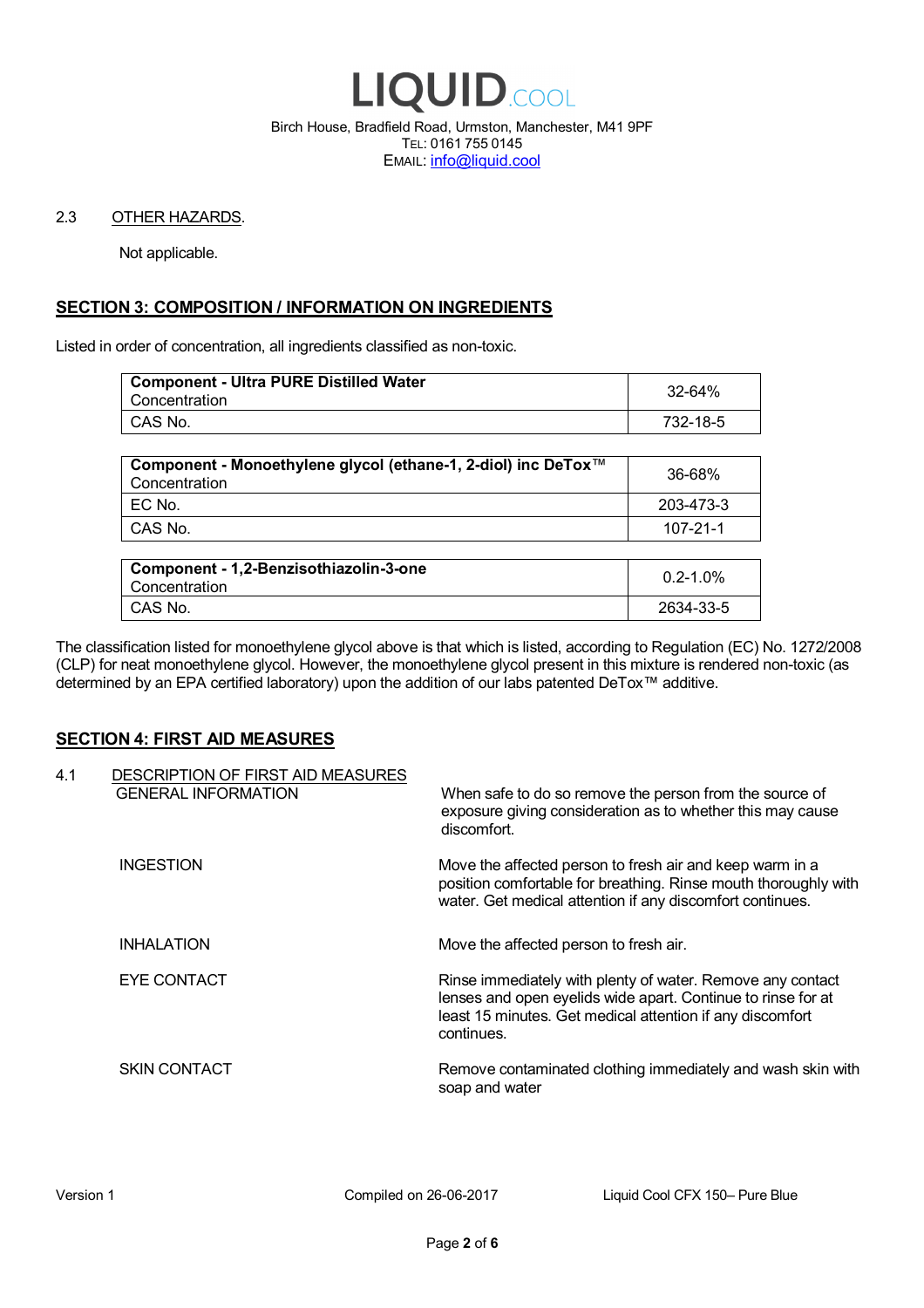

EMAIL: info@liquid.cool

### **SECTION 5: FIRE FIGHTING MEASURES**

### 5.1 EXTINGUISHING MEDIA

Material will not burn. Substance is non-combustible; use agent most appropriate to extinguish surrounding fire.

### 5.2 SPECIAL HAZARDS ARISING FROM THE SUBSTANCE OR MIXTURE

None determined.

## **SECTION 6: ACCIDENTAL RELEASE MEASURES**

### 6.1 PERSONAL PRECAUTIONS, PROTECTIVE EQUIPMENT AND EMERGENCY PROCEDURES

Wash skin with soap and water.

### 6.2 ENVIRONMENTAL PRECAUTIONS

Do not discharge into drains, water courses or onto the ground.

### 6.3 METHODS AND MATERIALS FOR CONTAINMENT AND CLEANING UP

Absorb spillage with damp, non-combustible material, then lush the contaminated area with water.

### **SECTION 7: HANDLING AND STORAGE**

7.1 HANDLING

No special measures necessary.

### 7.2 CONDITIONS FOR SAFE STORAGE, INCLUDING ANY INCOMPATIBILITIES

Store in distributed container, with induction seal intact (where applicable), keep out of reach of children and not in direct sunlight to preserve up to the maximum storage time stated below.

Storage stability: Storage period: 36 months

# **SECTION 8 EXPOSURE CONTROLS / PERSONAL PROTECTION**

8.1 Specific end uses:

Ingredients with occupational exposure limits to be monitored: Not applicable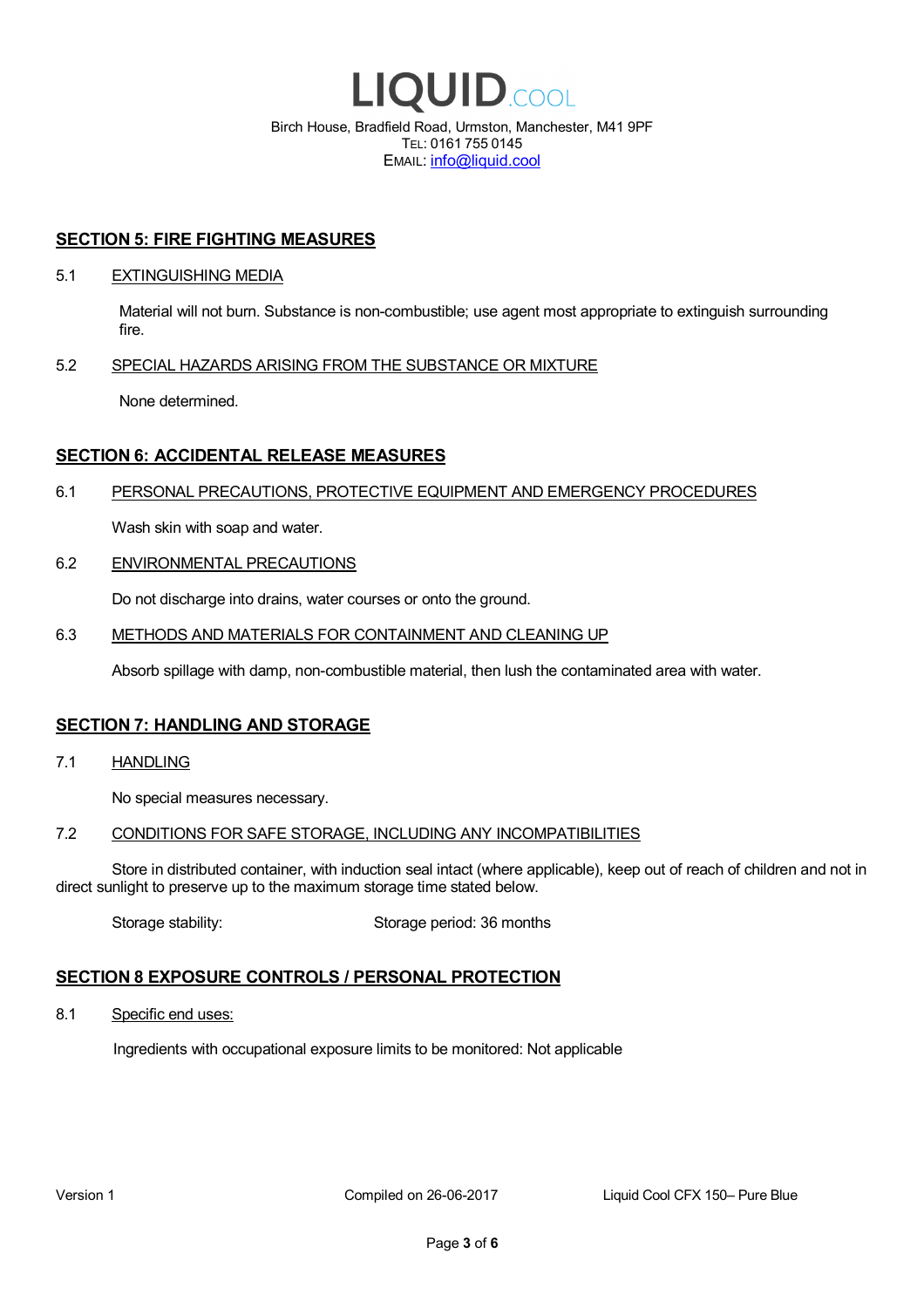# LIQUID.COOL

Birch House, Bradfield Road, Urmston, Manchester, M41 9PF TEL: 0161 755 0145 EMAIL: info@liquid.cool

### 8.2 EXPOSURE CONTROLS

Respiratory Protection **None required.**<br>
Hand Protection **None required.** Eye Protection **None required.** Body protection None required.

Exposure Controls **Exposure Controls** No exposure controls necessary. None required.

# **SECTION 9: PHYSICAL AND CHEMICAL PROPERTIES**

### 9.1 INFORMATION ON BASIC PHYSICAL AND CHEMICAL PROPERTIES

FORM Liquid COLOUR Blue BOILING POINT FLAMMABILTY **DENSITY** SOLUBILTY IN WATER

pH<br>
DDOUR
20°C)
2000UR
2000UR
2000UR
2000UR Non-pungent but characteristic aroma 100°C Product is not classified as flammable 1.04 - 1.15 (g/cm3) Soluble in water

### 9.2 OTHER INFORMATION

Not determined.

# **SECTION 10: STABILITY AND REACTIVITY**

10.1 REACTIVITY

There are no known reactivity hazards associated with this product.

10.2 CHEMICAL STABILITY

Stable at normal conditions when used as recommended

10.3 POSSIBILITY OF HAZARDOUS REACTIONS

Not applicable

10.4 CONDITIONS TO AVOID

None known.

### 10.5 INCOMPATIBLE MATERIALS

Strong acids, strong alkalis and strong oxidising agents.

### 10.6 HAZARDOUS DECOMPOSITION PRODUCTS

No known hazardous decomposition products.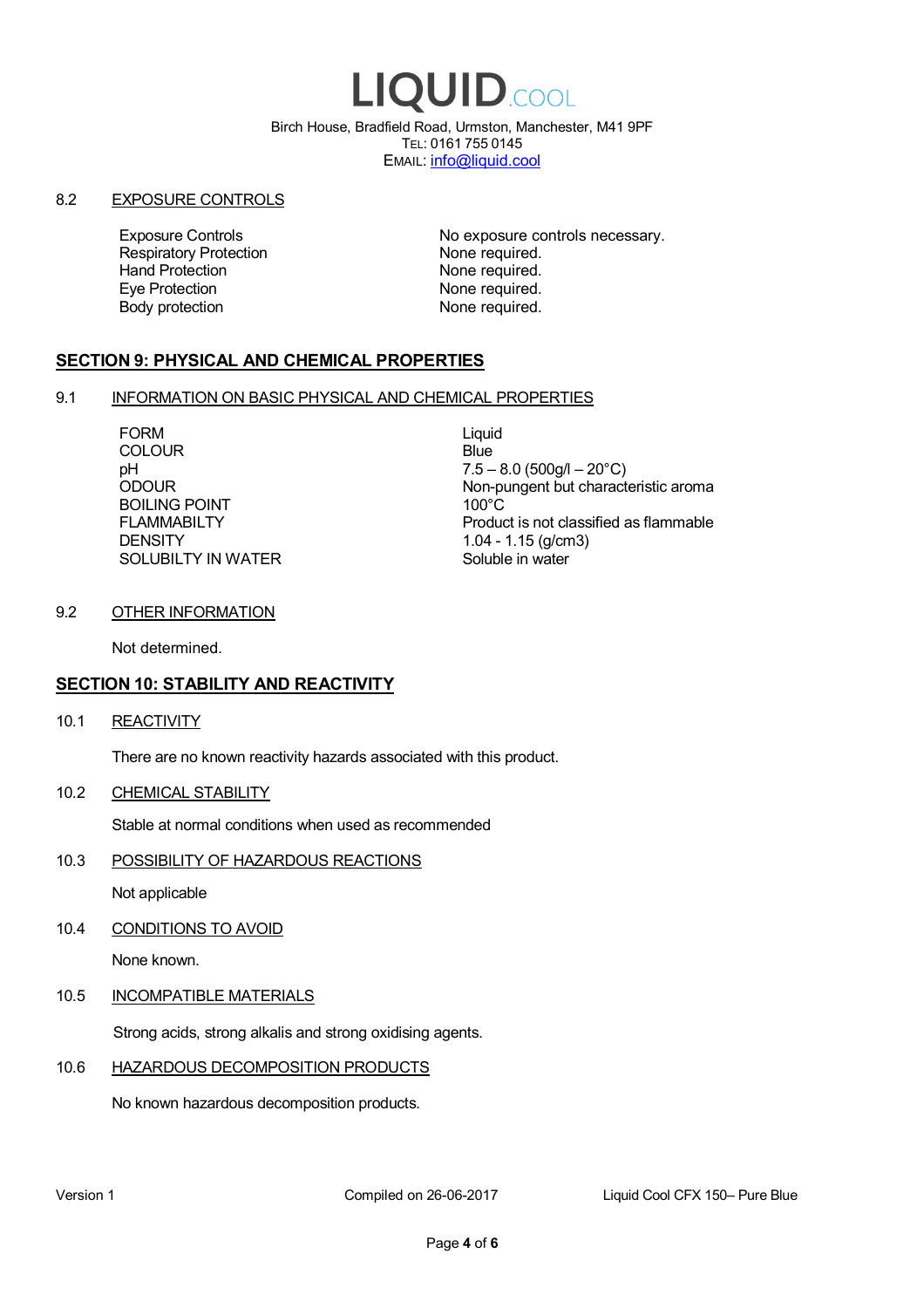LIQUID.COOL Birch House, Bradfield Road, Urmston, Manchester, M41 9PF TEL: 0161 755 0145 EMAIL: info@liquid.cool

# **SECTION 11: TOXICOLOGICAL INFORMATION**

### 11.1 INFORMATION ON TOXICOLOGICAL EFFECTS

Irritant effect on eves: Non Irritant (rabbit) Irritant effect on skin: Non-irritant (rabbit)

Acute oral toxicity: The addition of our patented DeTox™ additive to monoethylene glycol results in a mixture that is classified as non-toxic with an LD50, oral, rat >15,000 mg/kg bw..

### **SECTION 12: ECOLOGICAL INFORMATION**

12.1 TOXICITY LC50, 96 hours, fish: EC50, 48 hours, daphnia magna: EC50, 96 hours, aquatic plants:

>100 mg/L - not classified harmful to fish >100 mg/L - not classified harmful to daphnia >100 mg/L - not classified as harmful to plants

### 12.2 PERSISTENCE AND DEGRADABILITY

This product is readily biodegradable (90% over 10 days)

12.3 BIOACCUMULATIVE POTENTIAL

Will not bio-accumulate. Partition coefficient - not determined

12.4 MOBILITY IN SOIL

Product is mobile in soil as it is water soluble.

# **SECTION 13: DISPOSAL CONSIDERATIONS**

13.1 WASTE TREATMENT METHOD Dispose in accordance with Local Waste Disposal Authority EWC no:070101

Container is made from Polyethylene Terephthalate (PET) and is domestically recycling.

### **SECTION 14: TRANSPORT INFORMATION**

|           | <b>TRANSPORT CLASS</b>            | Classified as non-dangerous goods for transport.                                     |
|-----------|-----------------------------------|--------------------------------------------------------------------------------------|
| 14.1      | UN NUMBER                         | Product not hazardous for transport - no information required                        |
| 14.2      | PROPER SHIPPING NAME              | Product not hazardous for transport - no information required                        |
| 14.3      | <b>TRANSPORT HAZARD CLASS(ES)</b> | Product not hazardous for transport - no information required                        |
| 14.4      | <b>PACKING GROUP</b>              | Product not hazardous for transport - no information required                        |
| 14.5      | ENVIRONMETAL HAZARDS              | Product not classed as an environmentally hazardous substance<br>or marine pollutant |
| Version 1 | Compiled on 26-06-2017            | Liquid Cool CFX 150- Pure Blue                                                       |